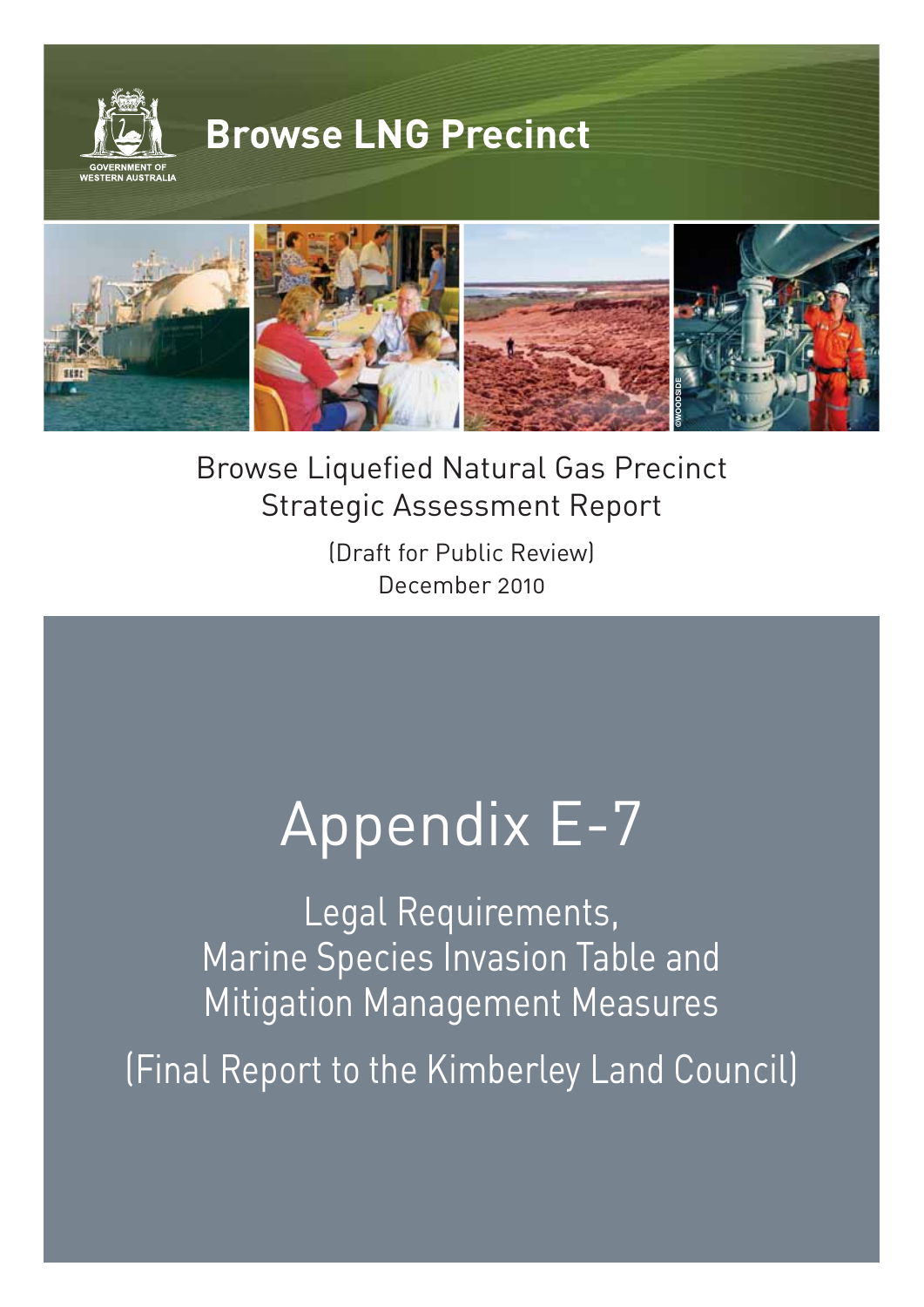

**Kimberley Land Council**

## **Kimberley LNG Precinct Strategic Assessment**

### **ETHNOBIOLOGICAL REPORT, JAMES PRICE POINT**

### **DRAFT REPORT**

### **APPENDIX A - LEGAL REQUIREMENTS, MARINE SPECIES INVASION TABLE & MITIGATION MANAGEMENT MEASURES**

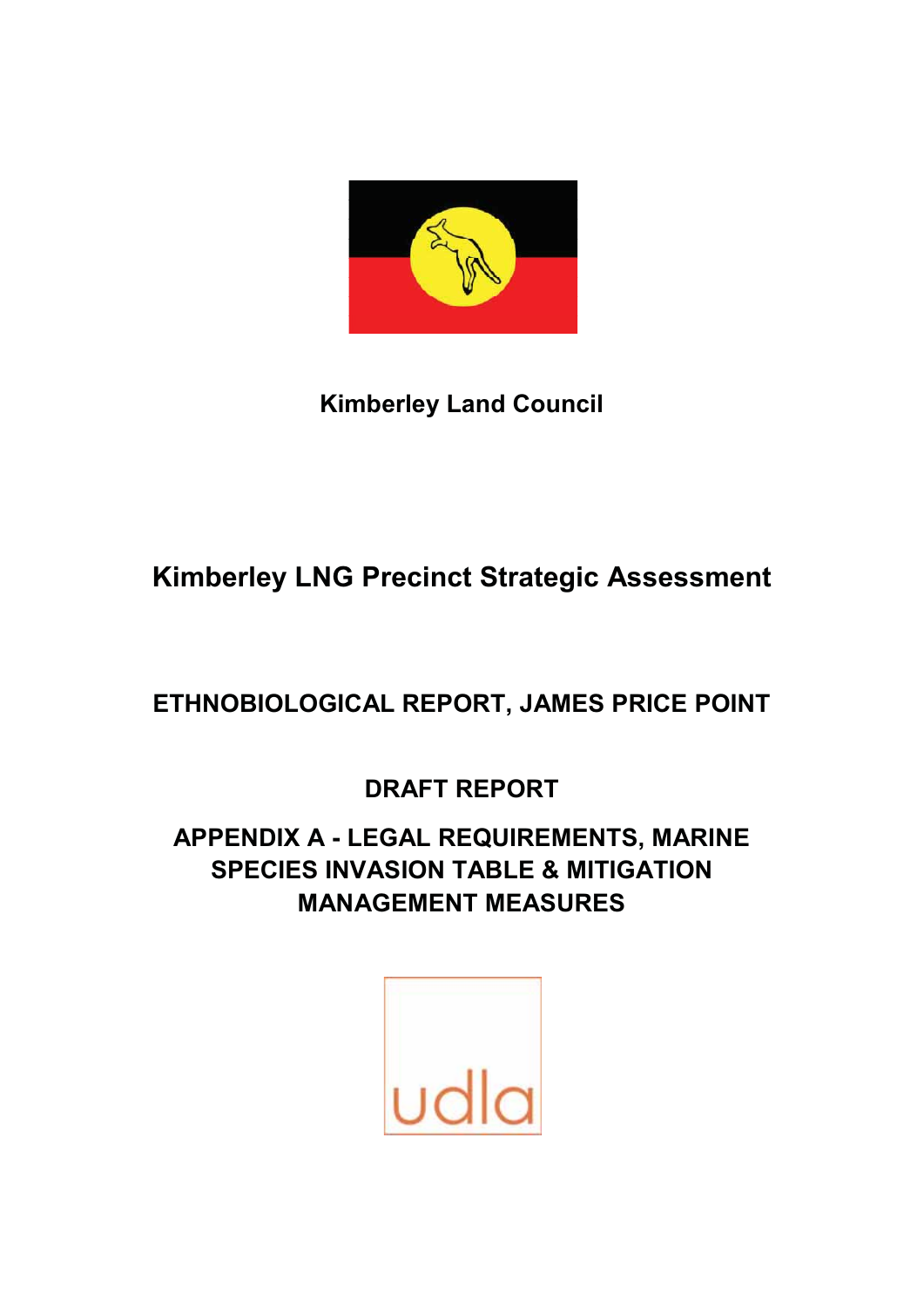

This Report has been prepared for the Kimberley Land Council by UDLA.

Authors – V. Margetts & G. Grabasch

Contact person:

Vanessa Margetts

Suite 1/64 High Street, Fremantle WA 6160

t: +61 (08) 9336 7577; f: +61 (08) 9430 7060;

e: vanessa@udla.com.au

w: www.udla.com.au

#### *Copyright:*

*This report and the information it contains is subject to copyright and may not be copied in whole or part without written consent of Kimberley Land Council, the Goolarabooloo Jabirr Jabirr Native Title Claimant Group and UDLA.*

#### *Disclaimer:*

*The term 'Traditional Owner' (TO) is used throughout the Strategic Assessment Agreement, including the ToR. This term is not used in the NTA, the AHA, or any other legislation which applies to the area the subject of the strategic assessment. Other reports prepared as part of the Indigenous Impacts Report have taken the term 'Traditional Owners' to mean those persons or groups who are the common law holders of native title for the relevant area of land and waters; that is, native title holders. However, at the time of preparation of this report the authors are aware that the assessment / study area is subject to the Goolarabooloo / Jabirr Jabirr Native Title Claim. As this claim is currently undetermined and is subject to some contestation within the native title claimant group, the 'Traditional Owners' whose interests have been identified for the purposes of this report are those persons who:*

- *are members of the current Goolarabooloo / Jabirr Jabirr claim; or*
- *identify as Jabirr Jabirr; or*
- *identify as Goolarabooloo.*

*This approach has been taken to ensure the assessment and report are appropriately comprehensive but is not taken to be a comment on who may or may not have rights and interests in the study area that are either 'native title', historical, or come from some other basis.*

*Rights over the ethnobiological knowledge contained in this report are held by the common law holders. No part of the report should be used without the prior informed, written consent of the relevant Traditional Owners.*

*In the Kimberley the spelling of Aboriginal language words and the names of the languages themselves have varied over time. There is still conjecture about correct spelling for some languages and words. In this report we have used the spellings recommended where possible. However, in some instances we have used spellings preferred by senior elders or spellings accepted in wide usage. (Wightman, G., 2003)*

*Please note that the authors of this report have done their up most to record associated traditional owner languages correctly, fairly and appropriately. This has been done with the best intentions and apologies are made for any discrepancies, misquotes or incorrect use of language*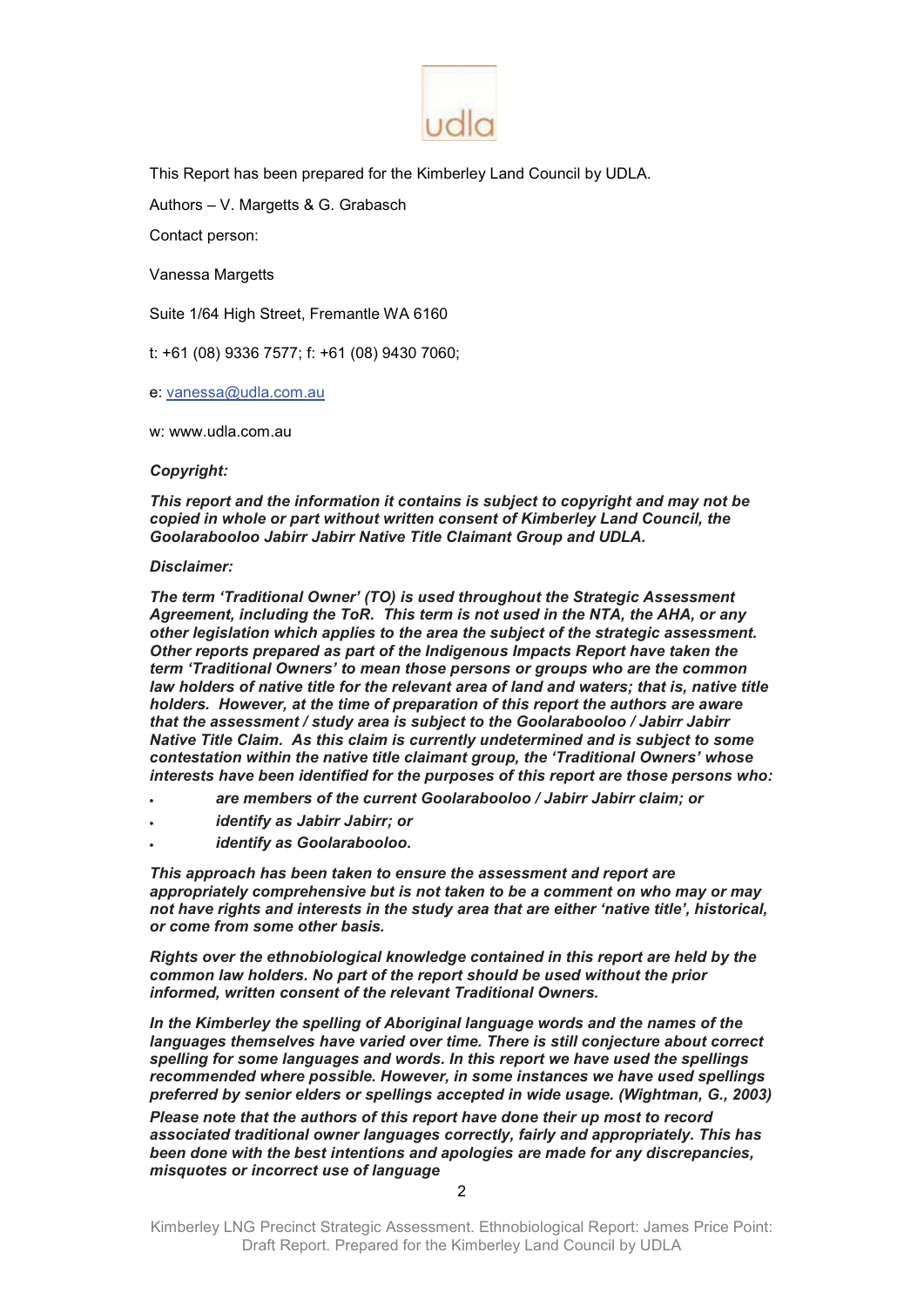

### **CONTENTS**

| $\mathbf 1$    |                                                              |  |
|----------------|--------------------------------------------------------------|--|
| $\mathbf{2}$   |                                                              |  |
| $\mathbf{3}$   |                                                              |  |
| 3.1            | Vegetation Clearing and Rehabilitation Management Measures 9 |  |
| 3.1.1          |                                                              |  |
| 3.2            |                                                              |  |
| 3.3            |                                                              |  |
| 3.3.1          |                                                              |  |
| 3.3.2          |                                                              |  |
| 3.3.3          |                                                              |  |
| $\overline{4}$ |                                                              |  |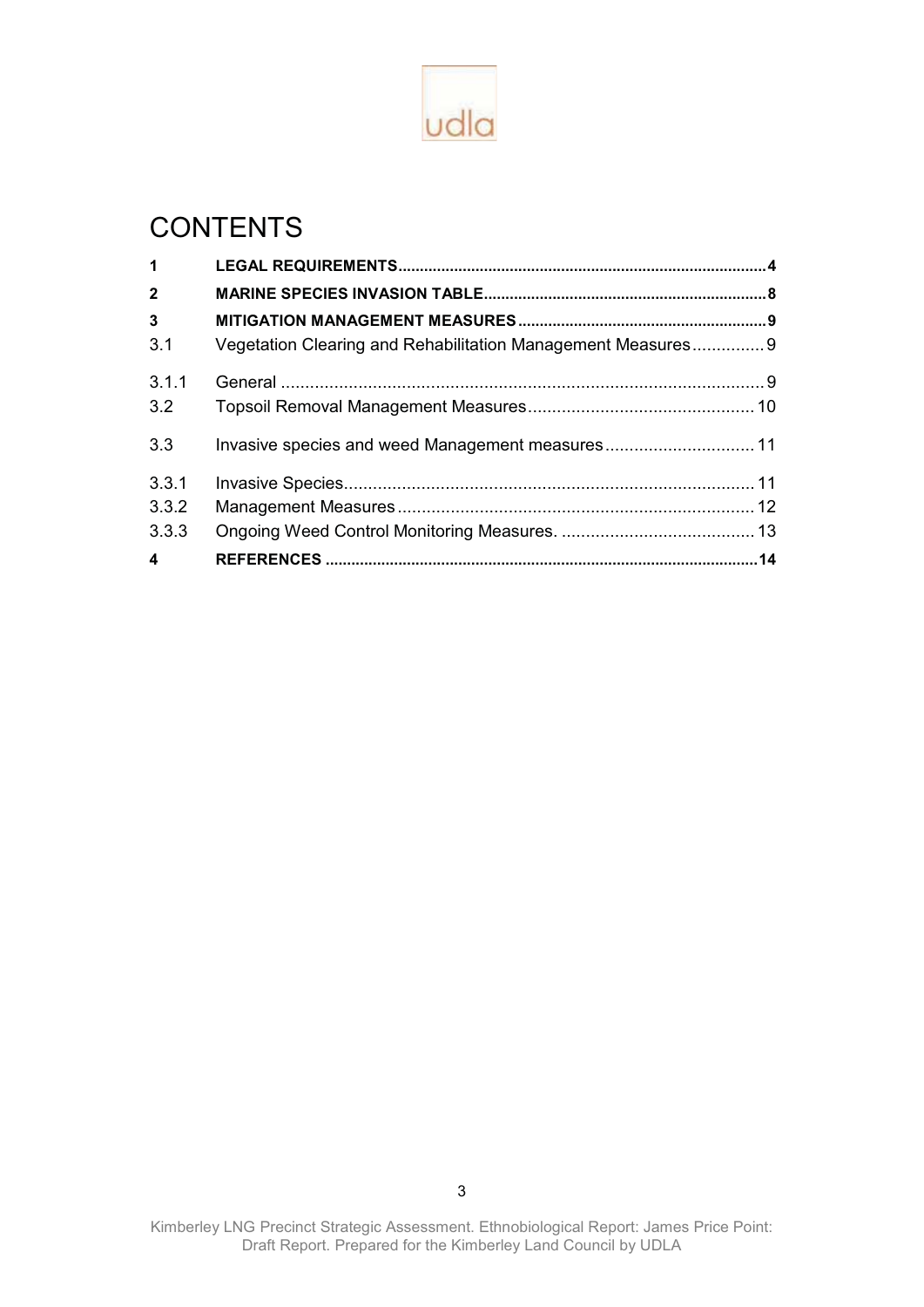

### 1 LEGAL REQUIREMENTS

Table 1 outlines the environmental and cultural legislation and standards that apply to the proposed LNG Precinct.

| <b>Legislation/Stand</b><br>ard                                                   | <b>General Description</b>                                                                                                                                                                                                                                                                                                                                                                                                                                                                                                                             | Source | <b>Issues</b><br><b>Relevant to</b><br><b>JJP LNG</b><br><b>Precinct</b>                                                                                                                                                                                                                                                                                                                                                                                                                                                               |
|-----------------------------------------------------------------------------------|--------------------------------------------------------------------------------------------------------------------------------------------------------------------------------------------------------------------------------------------------------------------------------------------------------------------------------------------------------------------------------------------------------------------------------------------------------------------------------------------------------------------------------------------------------|--------|----------------------------------------------------------------------------------------------------------------------------------------------------------------------------------------------------------------------------------------------------------------------------------------------------------------------------------------------------------------------------------------------------------------------------------------------------------------------------------------------------------------------------------------|
| <b>Environment Protection</b><br>and Biodiversity<br><b>Conservation Act 1999</b> | This Act is the primary<br>Commonwealth legislation<br>directed to protecting the<br>environment in relation to<br>Commonwealth land and<br>controlling significant impacts<br>on matters of national<br>environmental significance.<br>The Act requires assessment<br>and approval of actions that are<br>likely to have a significant<br>impact on a matter of national<br>environmental significance, or<br>are undertaken by a<br>Commonwealth agency or<br>involve Commonwealth land<br>and will have a significant<br>impact on the environment. | Com.   | No flora species, communities<br>or issues considered as<br>matters of NES on the LNG<br>Precinct site.<br>Seven species are listed as<br>'Vulnerable' under the EPBC<br>$Act -$<br>whale shark<br>(Rhincodon typus),<br>freshwater sawfish<br>(Pristis microdon)<br>green sawfish<br>(Pristis zijsron),<br><b>Green Turtle</b><br>(Chelonia mydas),<br><b>Flatbacl Turtle</b><br>(Natator<br>depressus),<br><b>Australian Painted</b><br>Snipe (Rostratula<br>benghalensis<br>subsp.australis),<br><b>Bilby</b> (Macrotis<br>lagotis) |

Table 1 Key Environmental and Cultural Legislation and Standards relating to Ethnobiology*.*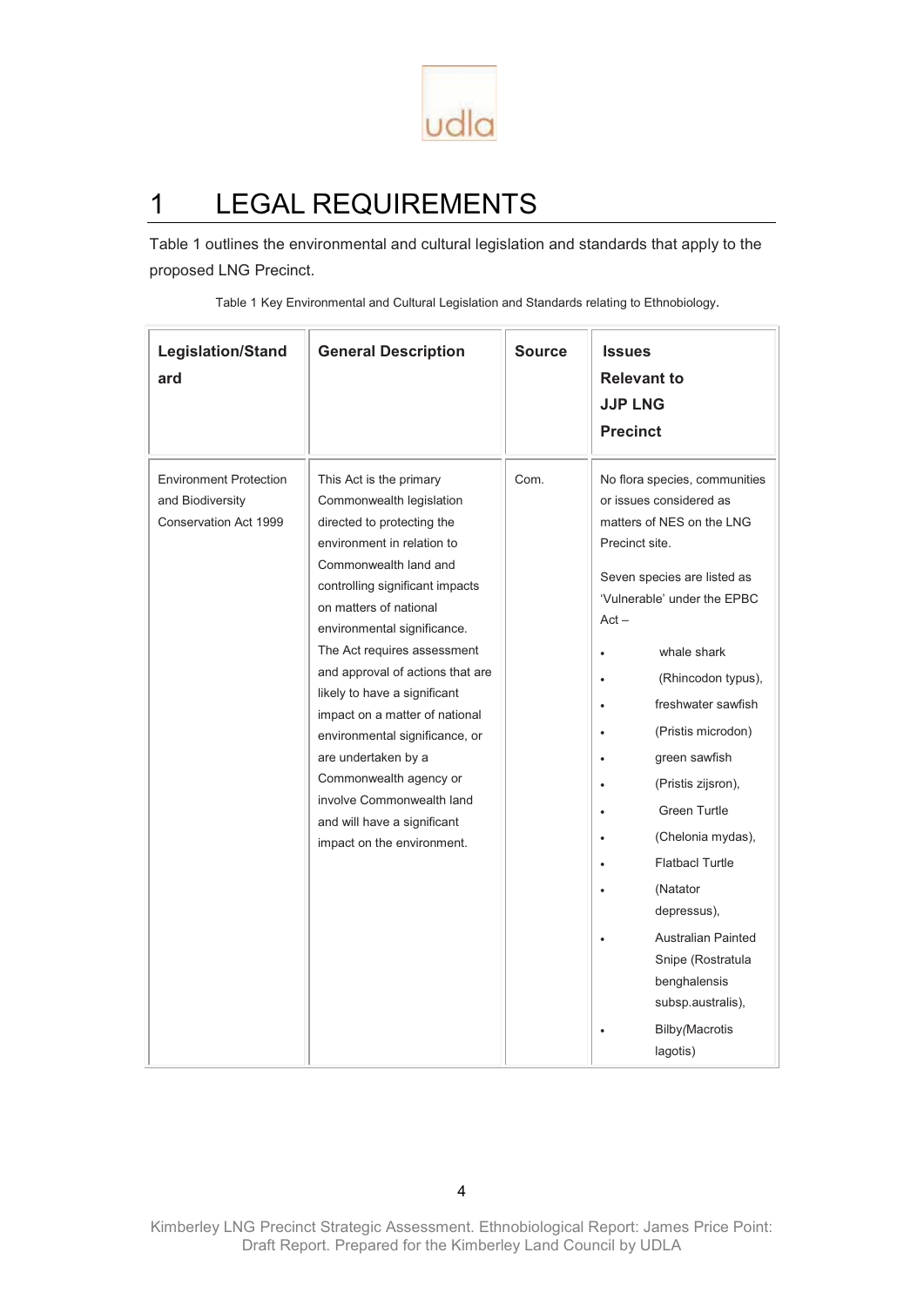

| <b>Legislation/Stand</b><br>ard                                                                                        | <b>General Description</b>                                                                                                                                                                                                                                                                                                                                                                                                                                                                                                                                                                       | <b>Source</b> | <b>Issues</b><br><b>Relevant to</b><br><b>JJP LNG</b><br><b>Precinct</b>      |
|------------------------------------------------------------------------------------------------------------------------|--------------------------------------------------------------------------------------------------------------------------------------------------------------------------------------------------------------------------------------------------------------------------------------------------------------------------------------------------------------------------------------------------------------------------------------------------------------------------------------------------------------------------------------------------------------------------------------------------|---------------|-------------------------------------------------------------------------------|
| Environmental<br>Protection Act 1986<br>Environmental<br>Protection (Clearing<br>Native Vegetation)<br>Regulation 2004 | An Act to create an<br><b>Environmental Protection</b><br>Authority, for the prevention,<br>control and abatement of<br>environmental pollution, for the<br>conservation, preservation,<br>protection, enhancement and<br>management of the<br>environment.<br>The Environmental Protection<br>Act 1986 (EP Act) is the<br>overarching environmental<br>legislation that deals with the<br>protection of the environment<br>and environmental offences.<br>The EP Act is administered and<br>enforced by the Western<br>Australia Department of<br><b>Environment and Conservation</b><br>(DEC). | <b>WA</b>     | Native vegetation clearing<br>must be carried out according<br>to the EP Act. |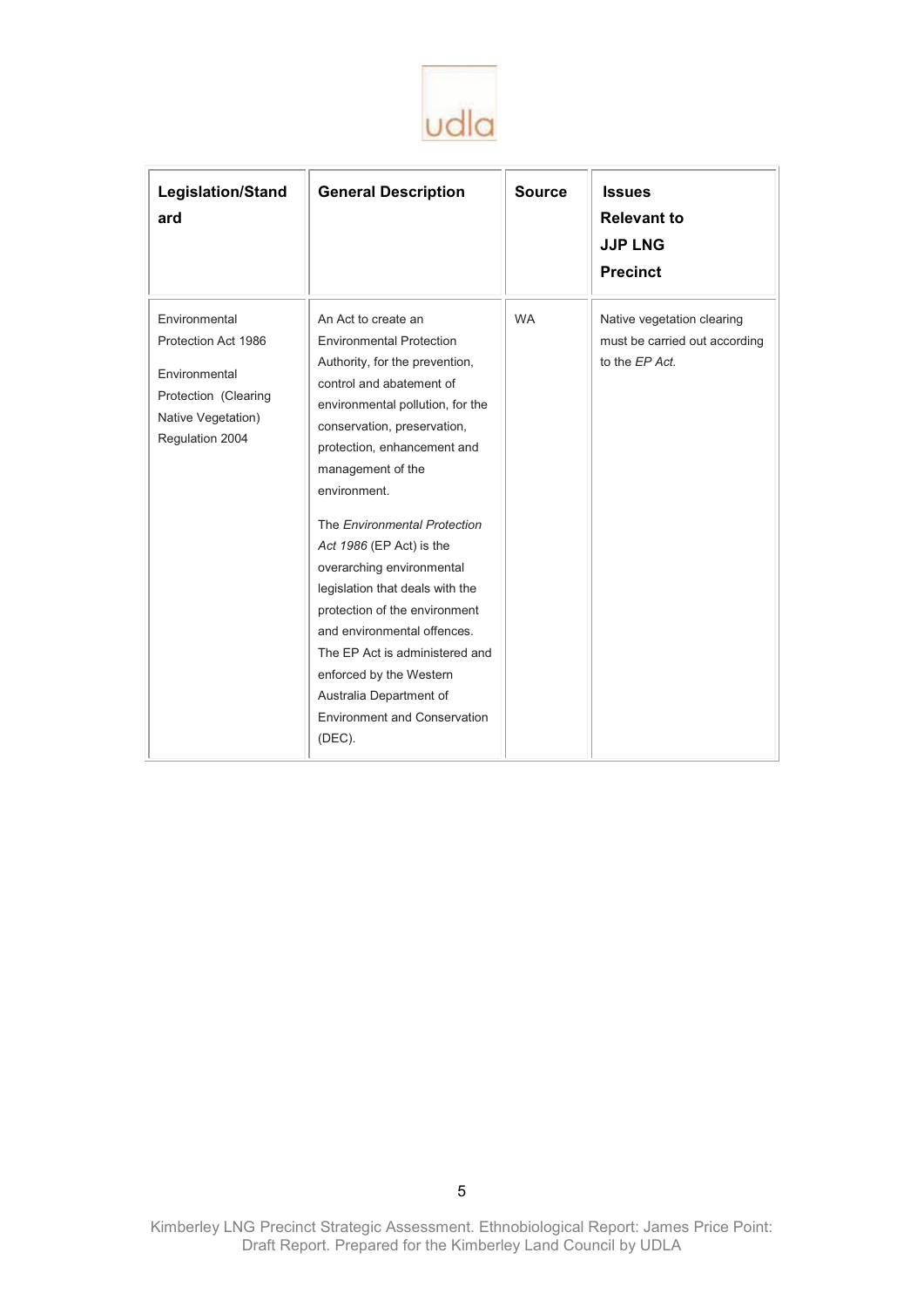

| <b>Legislation/Stand</b><br>ard                                                                                                                                           | <b>General Description</b>                                                                                                                                                                                                                                                                                                                                                                                                                                        | <b>Source</b> | <b>Issues</b><br><b>Relevant to</b><br><b>JJP LNG</b><br><b>Precinct</b>                                                                                                                                                                                                                                                                                                                                                                                                 |
|---------------------------------------------------------------------------------------------------------------------------------------------------------------------------|-------------------------------------------------------------------------------------------------------------------------------------------------------------------------------------------------------------------------------------------------------------------------------------------------------------------------------------------------------------------------------------------------------------------------------------------------------------------|---------------|--------------------------------------------------------------------------------------------------------------------------------------------------------------------------------------------------------------------------------------------------------------------------------------------------------------------------------------------------------------------------------------------------------------------------------------------------------------------------|
| wildlife Conservation Act<br>1950<br><b>Wildlife Conservation</b><br>(Reptiles and<br>Amphibians)<br>Regulations 2002<br><b>Wildlife Conservation</b><br>Regulations 1970 | An Act to provide for the<br>conservation and protection of<br>wildlife. The Act designates<br>the regulations surrounding the<br>collection and taking of flora<br>and fauna, and administers<br>protection of flora and fauna<br>throughout the State, and the<br>special protection of flora and<br>fauna as declared by notice<br>published in the Government<br>Gazette.<br>Conservation of flora and fauna<br>is currently administered<br>through the DEC. | <b>WA</b>     | No flora species listed under<br>the Wildlife Conservation Act<br>have been identified on the<br><b>LNG Precinct.</b><br>The following fauna listed<br>under the Wildlife<br>Conservation Act have been<br>identified within the LNG<br>Precinct.<br>Schedule 4 (fauna that are in<br>need of special protection)<br>Saltwater<br>$\bullet$<br>Crocodile<br>(Crocodylus<br>porosus)                                                                                      |
|                                                                                                                                                                           |                                                                                                                                                                                                                                                                                                                                                                                                                                                                   |               | Peregrine Falcon<br>(Falco peregrinus).<br><b>Schedule 2</b><br><b>Bilby (Macrotis</b><br>lagotis)<br>Priority 4 (Taxa in need of<br>monitoring<br><b>Bush Stone-curlew</b><br>(Burhinus<br>grallarius)<br>Water-rat<br>(Hydromys)<br>Grey Falcon (Falco<br>hypoleucos)<br>Pictorella Mannikin<br>(Heteromunia<br>pectoralis)<br><b>Eastern Curlew</b><br>(Numenius<br>madagascariensis)<br><b>Flock</b><br>Bronzewing(Phaps<br>histrionic)<br><b>Australian Bustard</b> |
|                                                                                                                                                                           | 6<br>Kimberley LNG Precinct Strategic Assessment. Ethnobiological Report: James Price Point:<br>Draft Report. Prepared for the Kimberley Land Council by UDLS Caly-tailed                                                                                                                                                                                                                                                                                         |               | <b>Priority (Ardeotis</b><br>australis)<br>Priority 3 (Taxa with several,<br>poorly known populations,<br>some on conservation lands)<br>Possum<br>(Wyulda<br>squamicaudat                                                                                                                                                                                                                                                                                               |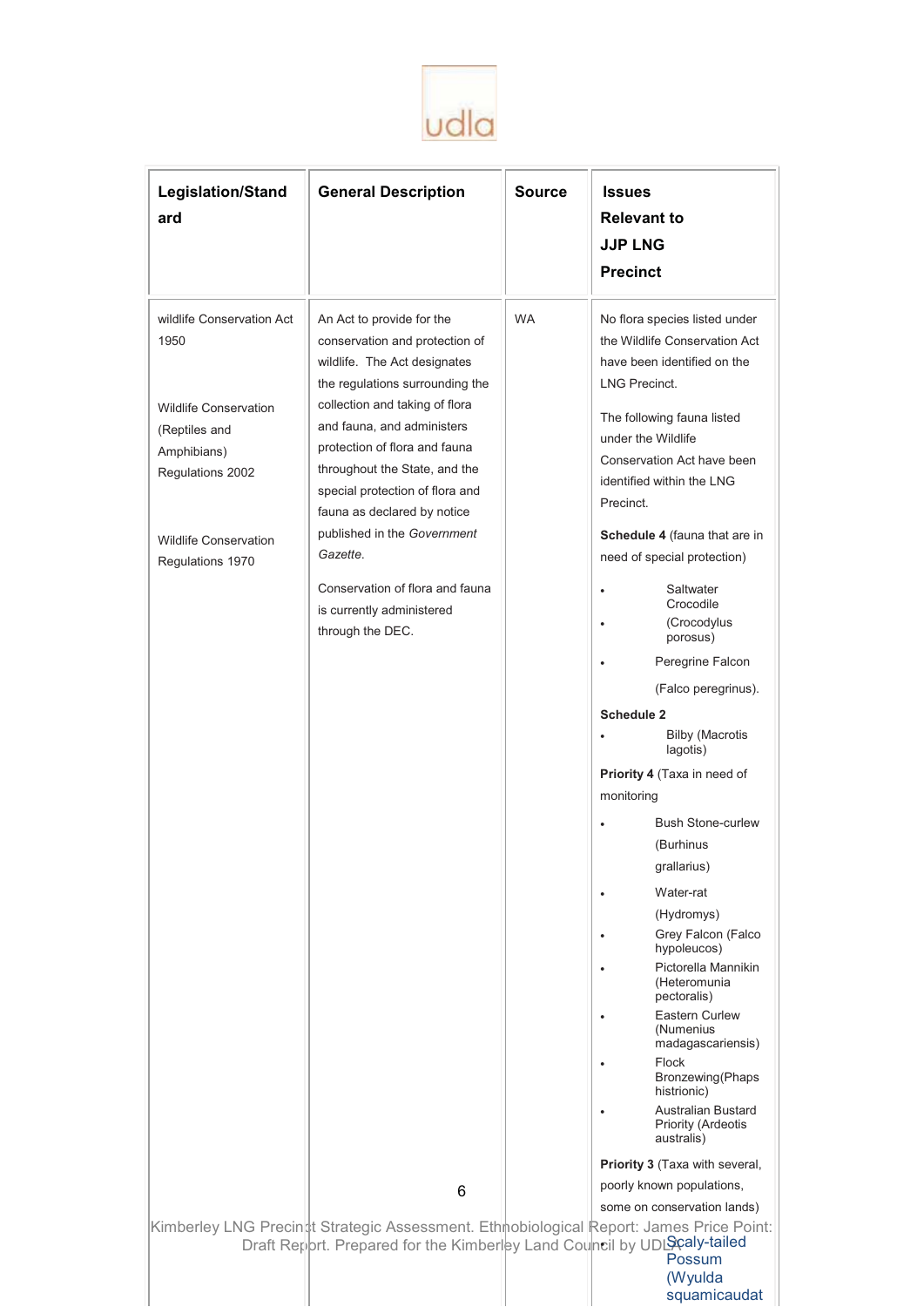

| <b>Legislation/Stand</b><br>ard                                         | <b>General Description</b>                                                                                                                                                                                                                                                                                                                                                                                                                               | Source    | <b>Issues</b><br><b>Relevant to</b><br><b>JJP LNG</b><br><b>Precinct</b>                                          |
|-------------------------------------------------------------------------|----------------------------------------------------------------------------------------------------------------------------------------------------------------------------------------------------------------------------------------------------------------------------------------------------------------------------------------------------------------------------------------------------------------------------------------------------------|-----------|-------------------------------------------------------------------------------------------------------------------|
| The Agriculture and<br><b>Related Resources</b><br>Protection Act 1976. | The Agricultural and Related<br><b>Resources Protection Act</b><br>Act provides for the<br>management, control and<br>prevention of certain plants and<br>animals, for the prohibition and<br>regulation of the introduction<br>and spread of certain plants<br>and of the introduction, spread<br>and keeping of certain animals,<br>for the protection of agriculture<br>and related resources<br>generally, and for incidental<br>and other purposes. | <b>WA</b> | One plants on the site are<br>listed under this Act.<br>Sida acuta<br>Management of the species is<br>required.   |
| Bush Fire Act 1954                                                      | An Act to make better provision<br>for diminishing the dangers<br>resulting from bush fires, for<br>the prevention, control and<br>extinguishment of bush fires,<br>and the repeal of the Bush<br>Fires Act 1937.                                                                                                                                                                                                                                        | <b>WA</b> | Relates to the ongoing<br>management of fire within the<br>LNG Precinct area.                                     |
| <b>Threatened Ecological</b><br>Community (TEC)                         | Species listed by the<br>department of Environment and<br>Conservation (DEC)                                                                                                                                                                                                                                                                                                                                                                             | <b>WA</b> | Relates to the Monsoon Vine<br>Thicket community that<br>occurs behind the sand dunes<br>within the LNG Precinct. |
| <b>Priority Ecological</b><br>Community (TEC)                           | Species listed by the<br>department of Environment and<br>Conservation (DEC)                                                                                                                                                                                                                                                                                                                                                                             | <b>WA</b> | Acacia timida var. kulparn                                                                                        |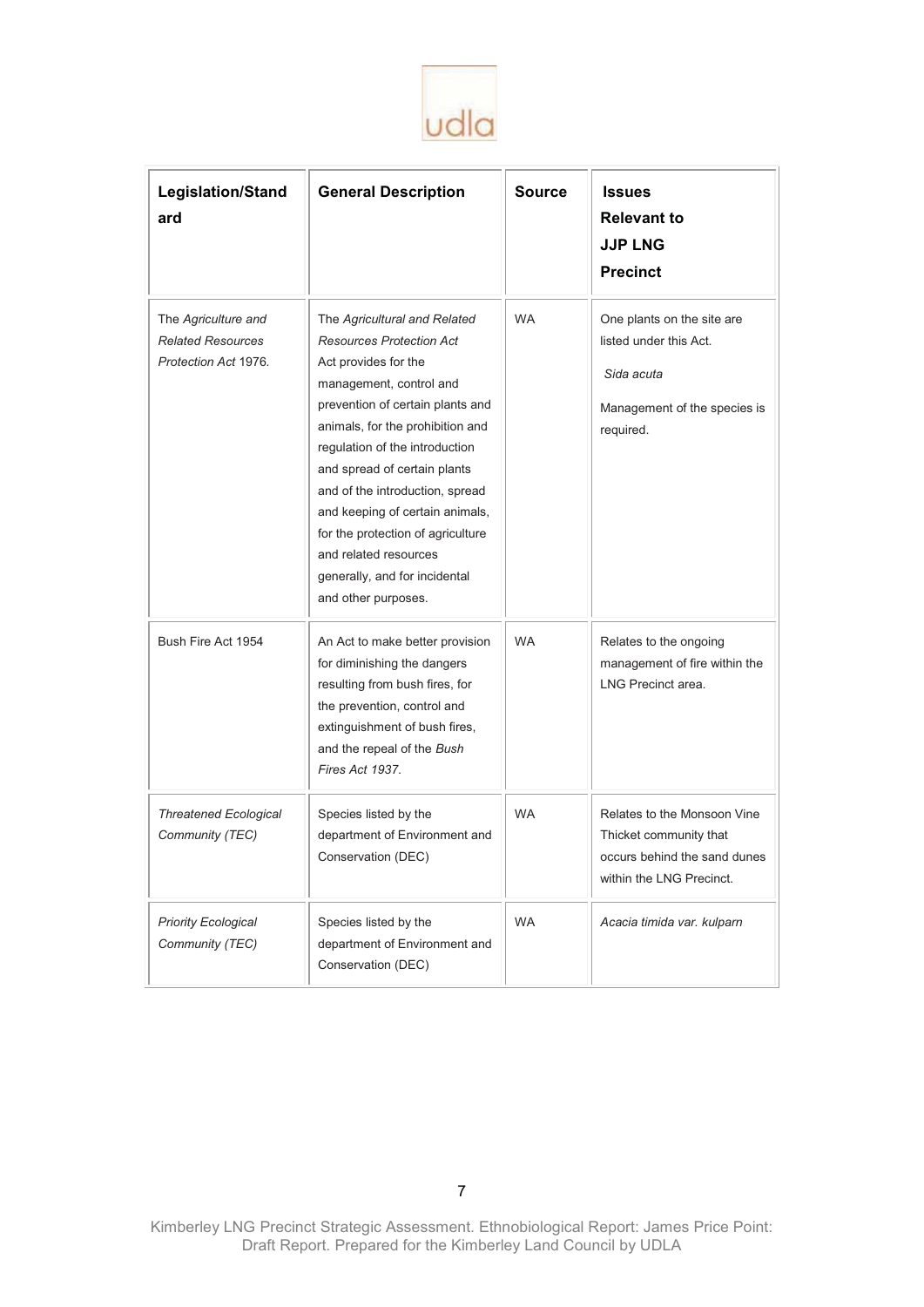

| <b>Legislation/Stand</b><br>ard             | <b>General Description</b>                                                                                                                                                                                                                                                                   | <b>Source</b> | <b>Issues</b><br><b>Relevant to</b><br><b>JJP LNG</b><br><b>Precinct</b>                                                                                                                                                                                                                                                                                                                                                                                       |
|---------------------------------------------|----------------------------------------------------------------------------------------------------------------------------------------------------------------------------------------------------------------------------------------------------------------------------------------------|---------------|----------------------------------------------------------------------------------------------------------------------------------------------------------------------------------------------------------------------------------------------------------------------------------------------------------------------------------------------------------------------------------------------------------------------------------------------------------------|
| Aboriginal Heritage<br>Act 1972-section 5.6 | An Act to make provision for<br>the preservation on behalf of<br>the community of places and<br>objects customarily used by or<br>traditional to the original<br>inhabitants of Australia or their<br>descendants, or associated<br>therewith, and for other<br>purposes incidental thereto. | <b>WA</b>     | Two Registered Aboriginal<br>Sites exist within the<br>proposed LNG Precinct<br>boundary (refer to chapter 3<br>of main body for map)<br>13076 - Walmadan<br>٠<br>(JPP)<br>12902 - Kundandu<br>٠<br>Four Registered Aboriginal<br>Sites exist within the<br>proposed LNG Precinct Buffer<br>zone<br>$12684 - Inbalal$<br>٠<br>Kannbor<br>$12427 -$<br>٠<br>Pidirakundjunu<br>Creek-<br>12901 - Murrdudun<br>٠<br>$12900 -$<br>٠<br>Ngarrimarran Juno<br>Quarry |

### 2 MARINE SPECIES INVASION TABLE

|  | TABLE 2 Shortlist of aquatic bio-invasion species causing major impact around the world. |
|--|------------------------------------------------------------------------------------------|
|  |                                                                                          |

| <b>Name</b>                                                         | <b>Native to</b>                     | Introduced to                                                                          | Impact                                                                                                                                                                                                                                                                                                                                                                                  |
|---------------------------------------------------------------------|--------------------------------------|----------------------------------------------------------------------------------------|-----------------------------------------------------------------------------------------------------------------------------------------------------------------------------------------------------------------------------------------------------------------------------------------------------------------------------------------------------------------------------------------|
| Cholera<br>Vibrio cholerae<br>(various strains)                     | Various strains<br>with broad ranges | South America, Gulf<br>of Mexico and other<br>lareas                                   | Some cholera epidemics appear to be directly<br>associated with ballast water                                                                                                                                                                                                                                                                                                           |
| Cladoceran Water<br>Flea<br>Cercopagis pengoi                       | <b>Black and Caspian</b><br>Seas     | Baltic Sea                                                                             | Reproduces to form very large populations that<br>dominate the zooplankton community and clog<br>fishing nets and trawls, with associated economic<br>impacts                                                                                                                                                                                                                           |
| Mitten Crab<br>Eiocheir sinensis                                    | Northern Asia                        | Western Europe,<br><b>Baltic Sea and West</b><br>Coast North<br><b>America</b>         | Undergoes mass migrations for reproductive<br>purposes. Burrows into river banks and dykes<br>causing erosion and siltation. Preys on native fish<br>and invertebrate species, causing local<br>extinctions during population outbreaks.<br>Interferes with fishing activities                                                                                                          |
| <b>Toxic</b><br>Algae(Red/Brown/<br>Green Tides)<br>Various species | Various species<br>with broad ranges | Several species<br>have been<br>transferred to new<br>areas in ships'<br>ballast water | May form Harmful Algae Blooms. Depending on<br>the species, can cause massive kills of marine<br>life through oxygen depletion, release of toxins<br>and/or mucus. Can foul beaches and impact on<br>tourism and recreation. Some species may<br>contaminate filter-feeding shellfish and cause<br>fisheries to be closed. Consumption of<br>contaminated shellfish by humans may cause |

1 www.globallast.imo.org/poster4\_english.pdf

Kimberley LNG Precinct Strategic Assessment. Ethnobiological Report: James Price Point: Draft Report. Prepared for the Kimberley Land Council by UDLA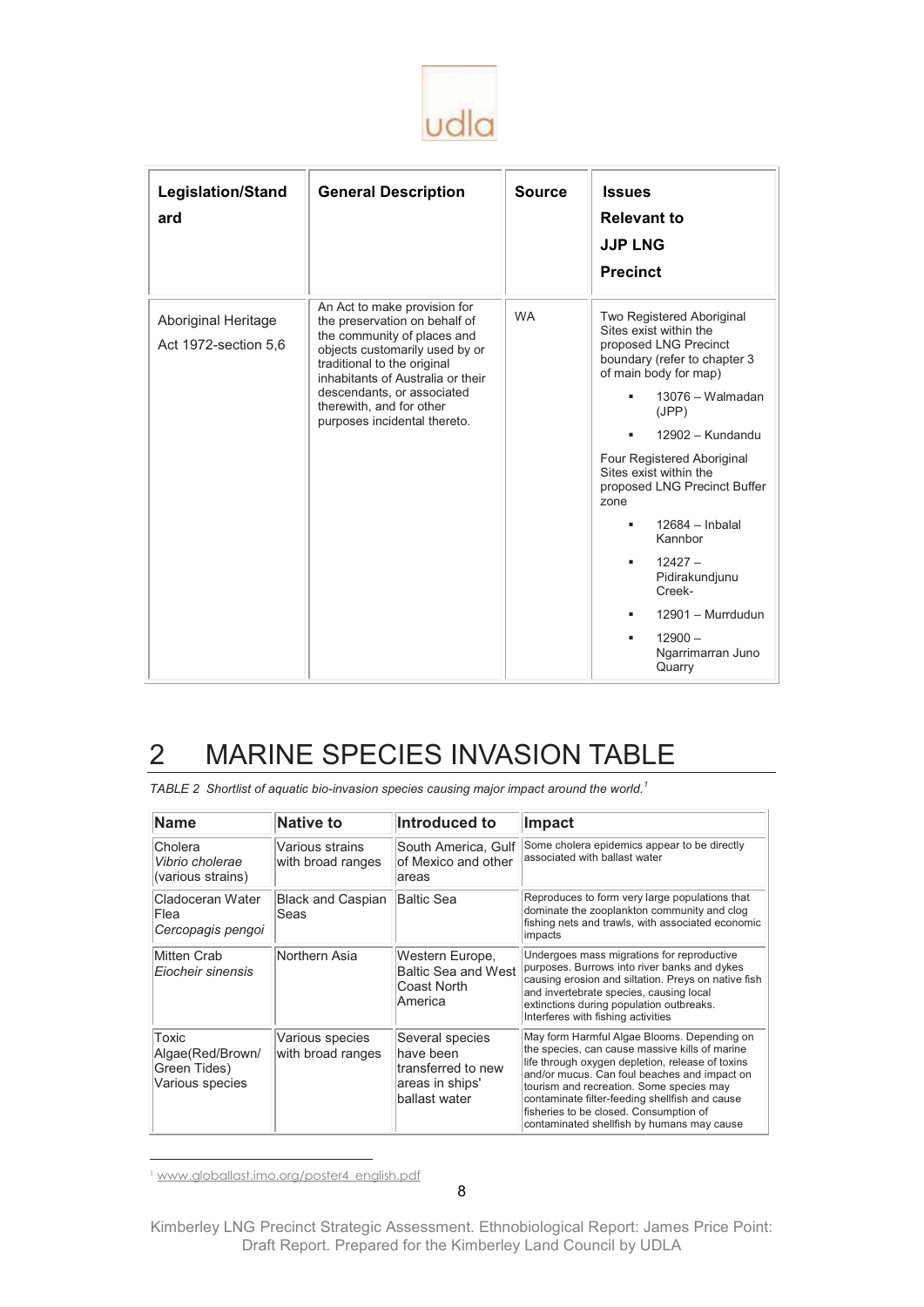

|                                                   |                                     |                                                                                                                              | severe illness and death                                                                                                                                                                                                                                                                                                                                                             |
|---------------------------------------------------|-------------------------------------|------------------------------------------------------------------------------------------------------------------------------|--------------------------------------------------------------------------------------------------------------------------------------------------------------------------------------------------------------------------------------------------------------------------------------------------------------------------------------------------------------------------------------|
| Round Goby<br>Neogobius<br>melanostomus           | Black, Asov and<br>Caspian Seas     | Baltic Sea and<br>North America                                                                                              | Highly adaptable and invasive. Increases in<br>numbers and spreads quickly. Competes for food<br>and habitat with native fishes including<br>commercially important species, and preys on<br>their eggs and young. Spawns multiple<br>times per season and survives in poor water<br>quality                                                                                         |
| North American<br>Comb Jelly<br>Mnemiopsis leidyi | Eastern Seaboard<br>of the Americas | Black. Azov and<br>Caspian Seas                                                                                              | Reproduces rapidly (self fertilising<br>hermaphrodite) under favourable conditions.<br>Feeds excessively on zooplankton. Depletes<br>zooplankton stocks; altering food web and<br>ecosystem function. Contributed significantly to<br>collapse of Black and Asov Sea fisheries in<br>1990s, with massive economic and social impact.<br>Now threatens similar impact in Caspian Sea. |
| North Pacific<br>Seastar<br>Asterias amurensis    | Northern Pacific                    | Southern Australia                                                                                                           | Reproduces in large numbers, reaching 'plague'<br>proportions rapidly in invaded environments.<br>Feeds on shellfish,<br>including commercially valuable scallop,<br>oyster and clam species                                                                                                                                                                                         |
| Zebra Mussel<br>Dreissena<br>polymorpha           | Eastern Europe<br>(Black Sea)       | Introduced to:<br>Western and<br>northern Europe,<br>including Ireland<br>and Baltic<br>Sea;eastern half of<br>North America | Fouls all available hard surfaces in mass<br>numbers. Displaces native aquatic life. Alters<br>habitat, ecosystem and food web. Causes severe<br>fouling problems on infrastructure and vessels.<br>Blocks water intake pipes, sluices and irrigation<br>ditches. Economic costs to USA alone of around<br>US\$750 million to \$1 billion between 1989 and<br>2000                   |
| Asian Kelp<br>Undaria pinnatifida                 | Northern Asia                       | Southern Australia,<br>New Zealand, West<br>Coast of the United<br>States, Europe and<br>Argentina                           | Grows and spreads rapidly, both vegetatively and<br>through dispersal of spores. Displaces native<br>algae and marine life. Alters habitat, ecosystem<br>and food web. May affect commercial shellfish<br>stocks through space competition and alteration<br>of habitat                                                                                                              |
| European Green<br>Crab<br>Carcinus maenus         | European Atlantic<br>Coast          | Southern Australia.<br>South Africa, the<br>United States and<br>Japan                                                       | Highly adaptable and invasive. Resistant to<br>predation due to hard shell. Competes with and<br>displaces native crabs and becomes a dominant<br>species in invaded areas. Consumes and<br>depletes wide range of prey species. Alters inter-<br>tidal rocky shore ecosystem                                                                                                        |

### 3 MITIGATION MANAGEMENT MEASURES

Mitigation and Management Measures will be managed and monitored by Traditional Owners through the LNG Precinct Indigenous Social Impact Monitoring and Management Board, with the following management measures set as a minimum (baseline) standard. TOs are to be engaged with all planning and implementation outcomes.

#### 3.1 Vegetation Clearing and Rehabilitation Management **Measures**

The proponent shall ensure that the following vegetation clearing management measures are implemented as a minimum (baseline) standard:

3.1.1 General

-

 Seeds and landscaping materials are to be collected by licensed seed collector from designated construction area prior to clearing. This seed is to be grown on and re-established as tubestock within the designated rehabilitation areas;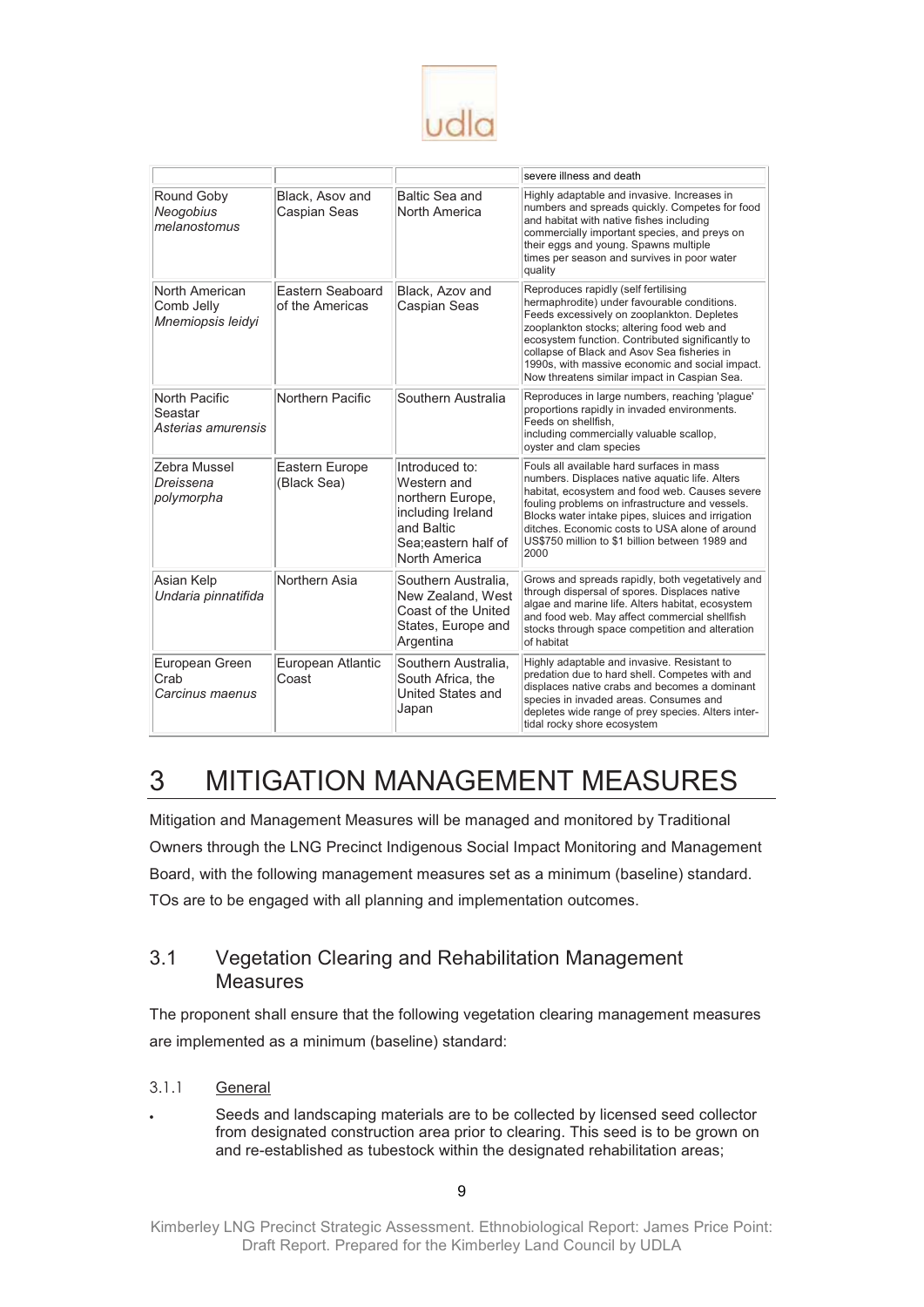

- - Prior to any disturbance, strict clearing zones are to be adhered to. Clearing areas are to be clearly marked by pegs or flagging. Clearing will not occur outside the marked clearing lines and all construction plant and vehicles to stay within this boundary;
- - The construction contractor(s) will develop detailed construction procedures and a clearing checklist to minimise clearing of native vegetation. The checklist will include hold or staging points that require further approval;
- - Native vegetation to be cleared is to be first mulched or slashed above ground level. The slashed/mulched vegetation is to be then stockpiled and reused as soon as practicable for soil stabilisation and rehabilitation.
- - Bush mulch collected from initial slashing is most appropriate for soil fixing and local seed regeneration/rehabilitation.
- -No burning of cleared vegetation shall be permitted within the project site; and,
- - Within the light industrial and accommodation development areas, vegetation and trees of particular significance i.e. above 100mm dia trunk calliper shall be conserved wherever practicable and these areas/trees shall be clearly marked prior to the commencement of clearing;
- - Dumped rubbish, including garden waste, will be removed from bushland prior to clearing and appropriately disposed of;
- - Access tracks, vehicle parking and temporary materials storage will be located on existing cleared areas or on disturbed sites which incur minimum loss of vegetation;
- - All stockpiles, including mulch and topsoil shall only be placed in existing cleared areas;
- - Clearing of vegetation shall be undertaken in stages and along one front to allow fauna to move to adjacent separate habitats;
- -Trap and move native fauna from the area prior to clearing if necessary;
- - The use of a fauna clearance team should be used to remove and relocate disturbed fauna and venomous animals, during any periods of vegetation clearing for subdivision development;

#### 3.2 Topsoil Removal Management Measures

Topsoil contains native seeds which is a valuable resource. Topsoil must be carefully protected where possible or otherwise removed, stored and re-used where appropriate. Topsoil removed during construction is to be stockpiled for a short period only and reused within the LNG Precinct.

The proponent shall ensure the following actions are undertaken:

- - Following vegetation clearing, topsoil within disturbance zones and other areas where earthworks will occur will be stripped to a depth of 150 mm and temporarily stockpiled within an already cleared area that is free of any Declared weed species;
- - Machines used for pushing and heaping operations will be fitted with root rakes or similar equipment and operated in a manner such that as little topsoil as possible is removed and heaped with the cleared vegetation material;
- - Topsoil that has been removed and cannot immediately be used will be stockpiled. Topsoil stockpiles shall be located in areas that will not restrict or interfere with site drainage or retained vegetation;
- - Compaction of the topsoil during stockpiling shall be avoided. Topsoil shall be left in the stockpiles for a maximum period of six months, as practicable, stockpiles will be kept to a maximum height of 1.5m;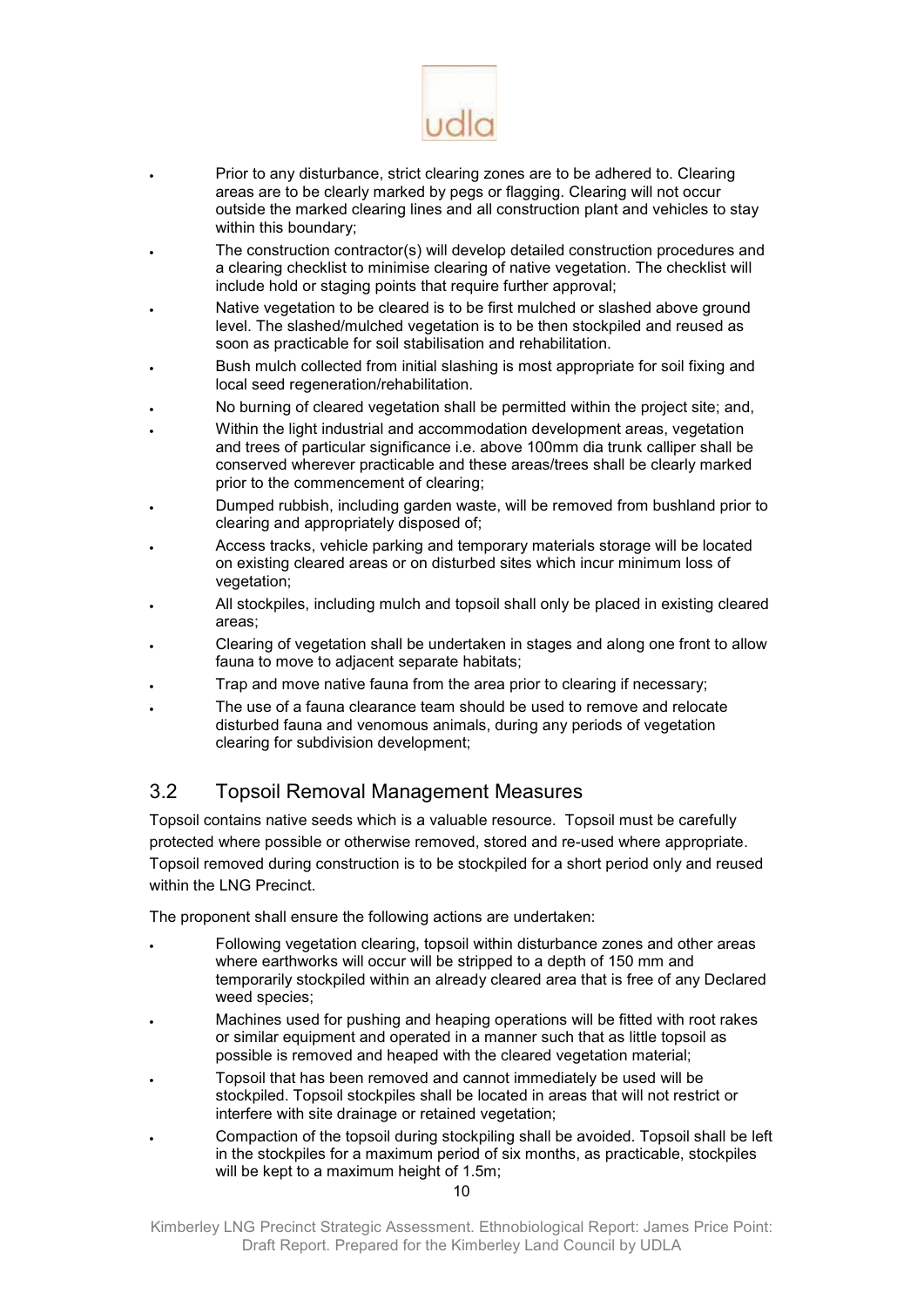

- - The quality of topsoil in stockpiles will be maintained by measures including protection against contamination from other materials, minimising stockpiling periods and prevention of erosion by surface runoff or wind;
- - Monitoring for erosion and erosion risk will be undertaken regularly to ensure that any erosion that does occur is promptly mitigated;
- - Any spoil will be removed from site and taken to a site agreed with the Shire of Broome; and
- - Topsoil will be respread where applicable within the site boundary for drainage swales or rehabilitation of degraded areas.

#### 3.3 Invasive species and weed Management measures

#### 3.3.1 Invasive Species

Ten introduced species were recorded within the flora survey site $2$ 

- -Gallon's Curse (*Cenchrus biflorus*);
- -Buffel Grass (*Cenchrus ciliaris*);
- -Birdwood Grass (*Cenchrus setiger*);
- -Kapok Bush (*Aerva javanica*);
- -Sneaky Tree (*Leucaena leucocephala subsp. leucocephala);*
- -Siratro *(Macroptilium atropurpureum);*
- -*Merremia aegyptia;*
- -*Merremia dissecta;*
- -*Sida acuta; and,*
- -Wild Passionfruit (*Passiflora foetida var. hispida*).

In addition to these, 12 less serious introduced flora species were recorded*.*

Weeds that are, or may become, a problem to agriculture or the environment can be formally classified as Declared Plants under the *Agriculture and Related Resources Protection Act, 1976*. The Department of Agriculture and Food Western Australia (DAFWA) and the Agriculture Protection Board maintains a list of Declared Plants for Western Australia. If a plant is declared for the whole of the State or for particular Local Government Areas, all landholders are obliged to control that plant on their properties. Declarations specify a category, or categories, for each plant according to the control strategies or objectives which the Agriculture Protection Board believes are appropriate in a particular place.

One introduced species recorded within the study area are listed as Declared Plants;

-*Sida acuta*

The following additional weed species are to be monitored and managed<sup>3</sup>;

Kimberley LNG Precinct Strategic Assessment. Ethnobiological Report: James Price Point: Draft Report. Prepared for the Kimberley Land Council by UDLA

<sup>2</sup> Chukowry, P., Maier M., 2009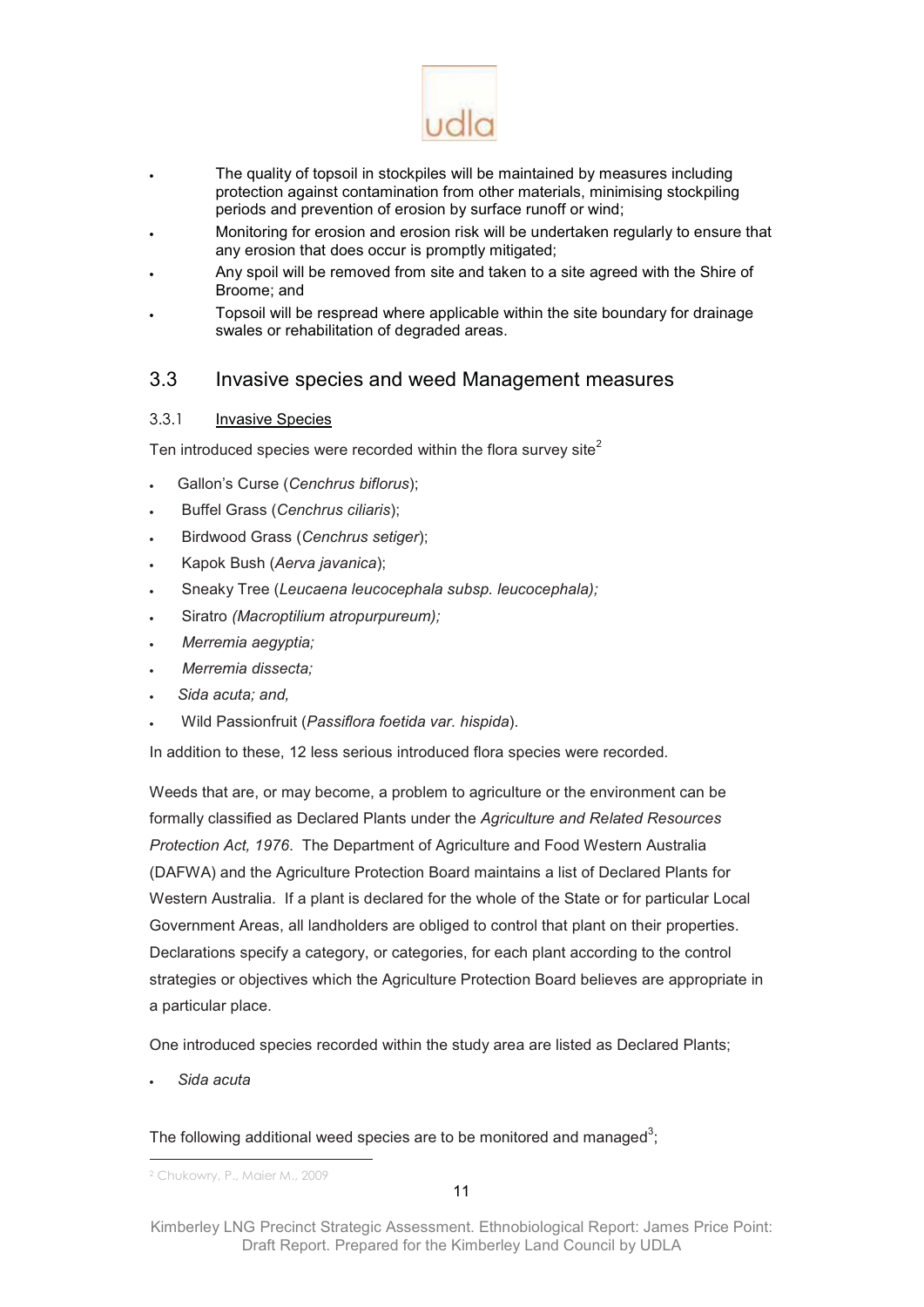- -Camel Melon *Citrullus lanatus;*
- -Butterfly Pea *Clitoria ternatea;*
- -Siratro *Macroptilium atropurpureum;*
- -Hairy Merremia, *Merremia aegyptia;*
- -White Creeper *Merremia dissecta;*
- -Stinking Passion Vine *Passiflora foetida;*
- -Neem *Azadirachta indica;*
- -Coffee Bush *Leucaena leucocephala;*
- -Taylor Fruit *Ziziphus mauritiana*;
- -Gallons Curse *Cenchrus biflorus;*
- -Buffel Grass *Cenchrus cilliaris;*
- -Mossman River Grass *Cenchrus echinatus;*
- -Mintweed *Hyptis suaveolens;*
- -Mossman River Grass *Cenchrus echinatus; and,*
- -Triumfetta, *Triumfetta petandra;*

Other high threat weeds that have been located within the Dampier Peninsular and should be on the control list, should they later be located within the development zone:

- -Tiger paw Ipomoea pes-tigridis
- -Rubber vine Cryptostegia madagascariensis Declared plant P1, P2
- -Coffee Senna, Senna occidentalis Declared plant P1, P2
- -Candle Bush Senna alata
- -Khaki weed Alternanthera pungens
- -Praxelis Praxelis clematidea Declared plant P1/ National Alert list species

#### 3.3.2 Management Measures

There is a risk that construction works may introduce new weed species into the area or spread or increase the abundance of weeds within the remaining native vegetation within and adjacent to the site.

Management actions for controlling weeds during construction/operation phase(s) are presented below;

- The movement of weed seeds and weed seed contaminated soils must be minimised by ensuring that machinery is cleaned of loose dirt and vegetative material before entering or leaving the construction area;

nature and culture of the Kimberley region (www.environskimberley.org.au)

Kimberley LNG Precinct Strategic Assessment. Ethnobiological Report: James Price Point: Draft Report. Prepared for the Kimberley Land Council by UDLA

<sup>3</sup> As per Environs Kimberley's recommendation which is an independent community environmental organization dedicated to protecting the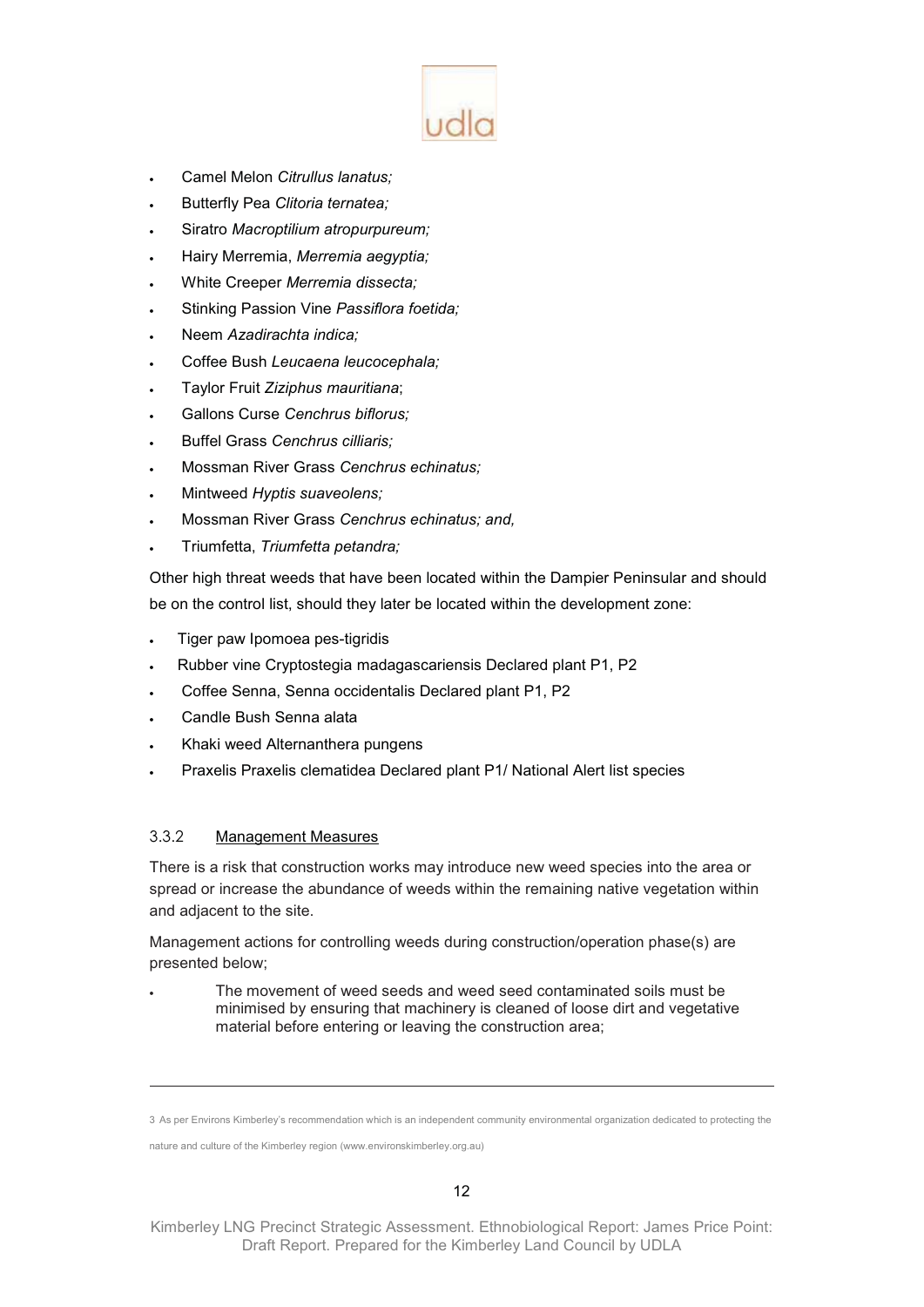

- - Areas of remnant native vegetation should not be disturbed by soil excavation and vehicle access, or by stockpiling of materials;
- - Clean down of all vehicles and machinery of plant material and soil before entering the work site from other work sites which may contain weed species should occur. Clean down should consist of either brushing, gouging and/or scraping to remove any compacted soils or plant material, accompanied and followed by jetting with compressed air/water such that all soil and plant residue is removed;
- - Any imported soil or materials will be sourced from areas that are free from noxious weeds or significant environmental weeds;
- -Soil from the areas where Declared Plants and other identified, significant, environmental weeds occur will be isolated and will remain at, or as close as possible to the source location;
- - Any spoil containing Declared Plants or from areas where they were present will be disposed to an area which is not at threat from weed infestation or from which the weeds cannot spread (e.g. a designated landfill site);
- - Seasonal selective weed control will be included. This responds to the flush of growth promoted by the wet season. Earth works should be timed in order to prevent seed spread<sup>4</sup>; and,
- - Invasive weeds are to be monitored and sprayed where and when outbreaks occur during construction/operation phase(s).

#### 3.3.3 Ongoing Weed Control Monitoring Measures.

Vegetation monitoring will primarily consist of ongoing weed monitoring and control.

Where a plant is declared for the whole of the State or for particular Local Government Areas, all landholders are obliged to control that plant on their properties. Occurrences of Declared Plants need to be controlled using recommended methods outlined by the Western Australian Department of Agriculture and Food.

The control of Declared Plants shall be an on-going requirement for proponent(s). Although Declared Weeds should be removed prior to the construction phase of the LNG Precinct, there is potential for re-establishment.

The following ongoing management measures shall occur during operational and decommissioning phases;

- - Land managers will undertake measures to control the Declared Plants, *Sida acuta* on areas of retained vegetation;
- - The relevant land manager for the area will undertake ongoing monitoring of surrounding remnant vegetation, corridors and rehabilitation areas;
- - Groundcover vegetation removal is kept to a minimum within and adjacent site works, this may include nominated taped / fenced no go zones and the stipulation that storing of material or parking of vehicles within retained tree root zones is prohibited;
- - Cleaning of site vehicles and machinery upon entrance and exiting of site especially if dealing with known infested invasive weed areas;
- - Only certified weed free soils and materials are to be imported onto site, as required; and,
- - All litter and waste materials are strictly contained and regularly / appropriately removed from site.

<sup>4</sup> As per Environs Kimberley's recommendations (www.environskimberley.org.au)